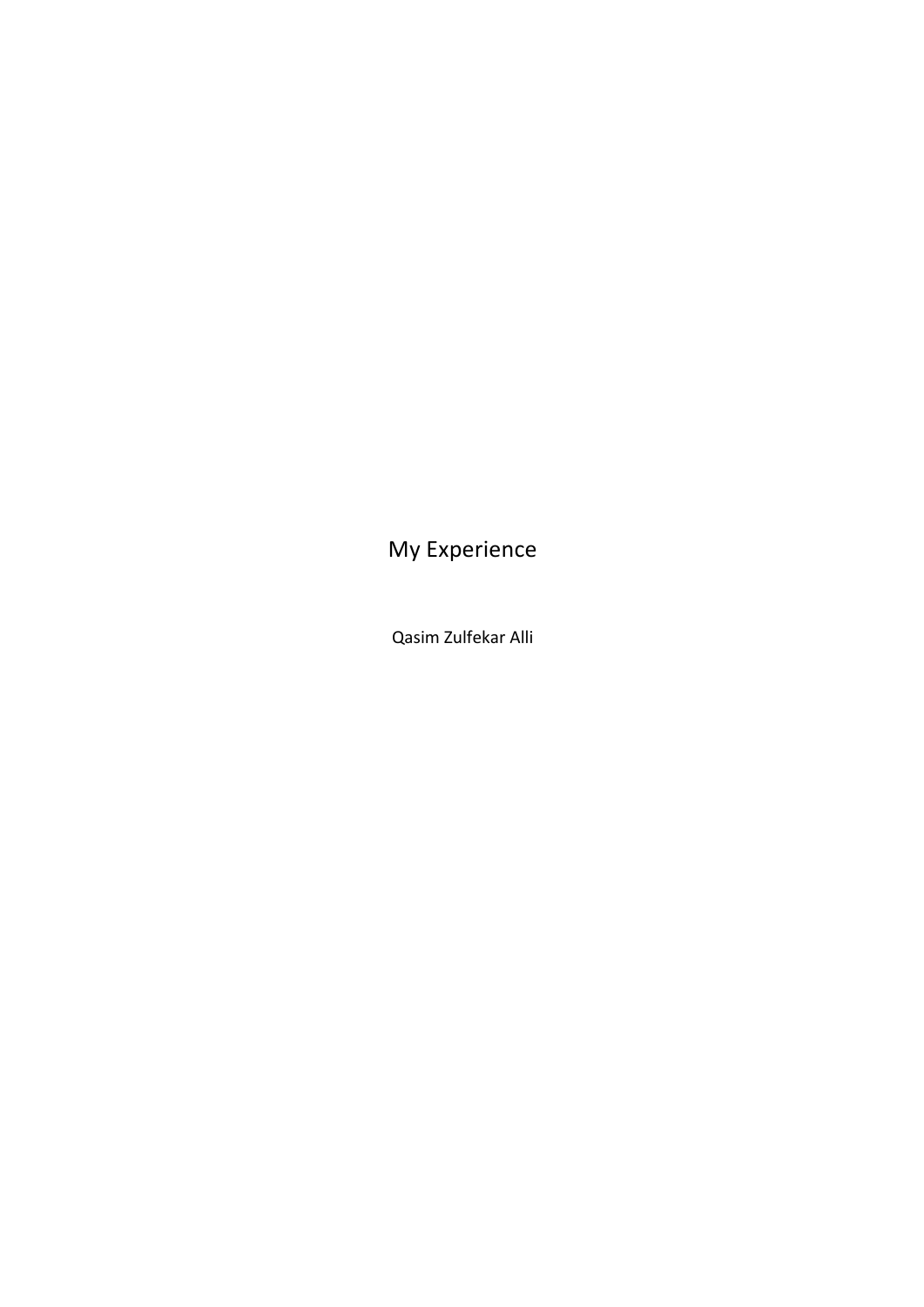At my South London Grammar School, I was often made to feel as if my belief in God somehow compromised my intellectual integrity. There was a strain of condescending superiority to discussions about religion, and a blind arrogance I sometimes found ludicrous. I remember clearly in a Religious Studies lesson, someone standing up and saying that if you looked around the room, the people who didn't believe in God, had a better quality of life than those who did. This same pupil, whilst we were studying Islam, asked incredulously how one was meant to fit Islam around your life. 14 year old me then proudly acclaimed that I don't try and fit Islam around my life, I fit my life around Islam. 

Coming to university, I've had the chance to put such a sentiment into practice. At home, with my parents, three brothers, and maternal grandparents all sharing in my religion, practicing Islam as a way of life is easy. We pray in congregation, we say Bismillah before we start dinner, and I never have to worry that my seafood pasta has a white wine sauce. I've enjoyed being my own Muslim, proving to myself that I can do it, and questioning whether it was really what I wanted and believed. The diversity of opinions and attitudes I've found here, all the ways of seeing the world, have, whilst encouraging me to be critical of my own faith, served more to reinforce the importance I place on my religion. Mixing with people from different backgrounds and different beliefs is good for everyone; my experience has taught me that exposure is the best way to deal with prejudice, and that those who hold prejudiced views often have little experience of the group they discriminate against. My Indo-Caribbean heritage inherently entrenches multiculturalism in my outlook. It's for this reason I spend a lot of my time doing access work at university. I think making Cambridge a more diverse place will help it to grow as an institution. On a structural level, dealing with students from different backgrounds exposes the assumptions of inherent privilege that permeate the Cambridge system, and on an inter-personal level, an increasingly diverse student population would, in my opinion, produce graduates who were more respectful and appreciative of issues across class, culture and faith boundaries.

Trying to find my place at university has involved a fusing of all the different parts of my personality. Like everyone moving away from home and starting somewhere new, I had the chance to decide what kind of person I wanted to be, and discover who I might become. I've tried lots of different sports, and play a lot of lacrosse and netball now, I'm part of the Ancient Literature Society, and I do Access work for the university. Defining myself through my actions, my religion remains at the forefront. It means I'll never take my top off to change at a sports practice, because Islamic ideals of modesty mean that I find that inappropriate. It means my essay on death in Catullus started with a Qur'anic quote which summed up the universalising of mortality as the lens through which I focused my argument.

I've found I have many friends here who do believe in God; there is a commonality to our way of seeing the word, our shared perspective, which makes it easy to get on. It's always an undemanding path to gravitate to those who share your views, and I avoid conflict as a matter of course. But that doesn't mean I don't have friends who have radically different views to me, and with whom I am happy to debate everything from my ridiculous optimism to my socialist tendencies, and my love of Classical mythology to my faith. Moving from London, Cambridge came as a slight culture shock to me, when for many of my university friends, I was the only Muslim they knew. I find this both a burden and a blessing; it means I have the opportunity to shape what Islam means to them, which is part of my religious duty, but it also means that all my actions become representative